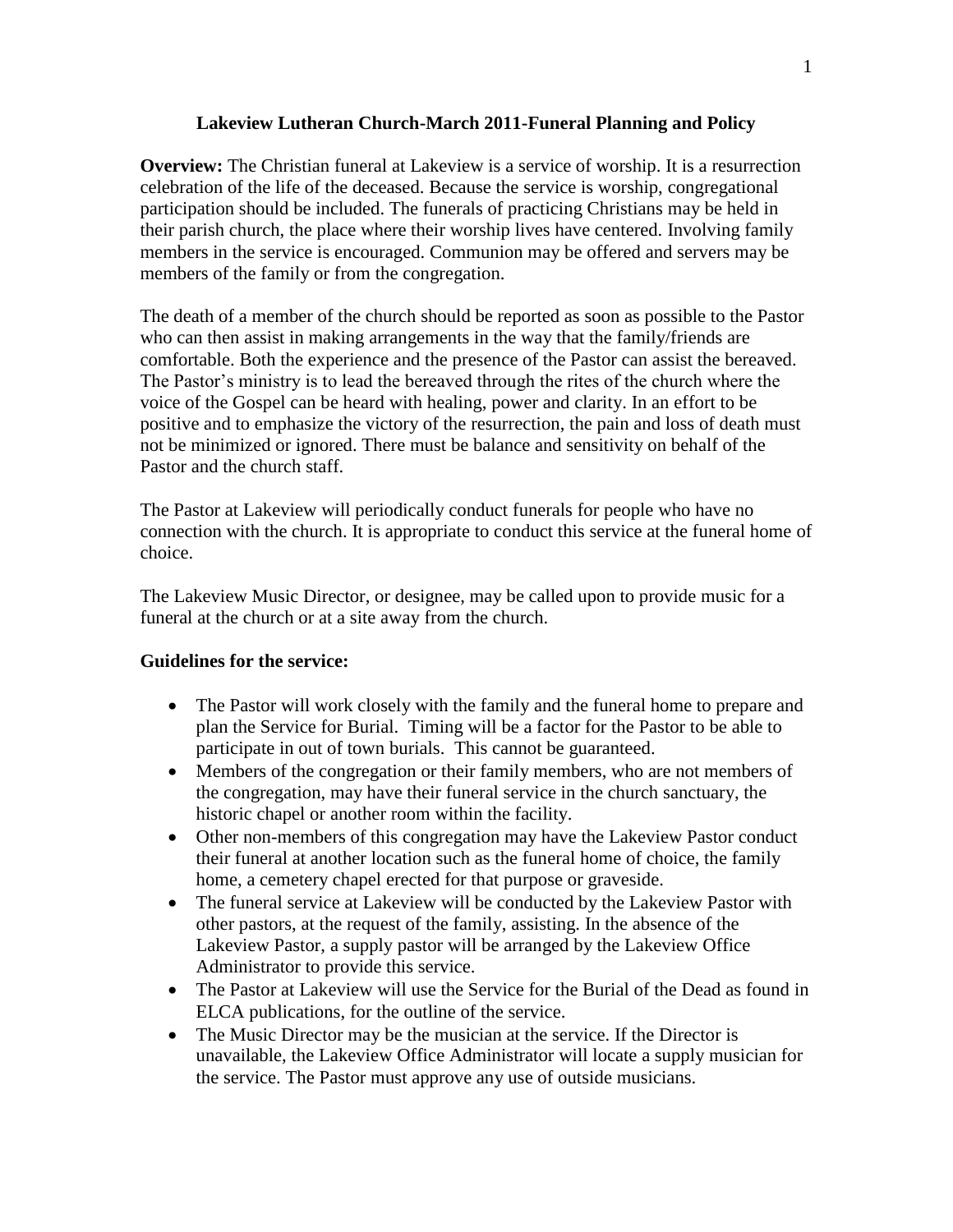- At the request of the family, the Pastor may seek a member of the church to provide solo music or may engage the church choir to provide music. The Pastor cannot guarantee a musician.
- It is appropriate for members of the deceased's family and friends to provide worship music during the service and to offer a eulogy about the deceased.
- All caskets entering either of the sanctuaries for the funeral service will be covered with the white pall as a reminder that the deceased was made a child of God in their baptisms and that we celebrate this good news at the time of death. Although flowers, flags, quilts and other memorabilia are acceptable for covering the casket during the visitation at the church or prior to worship or at the cemetery, only the pall is acceptable during the service. Therefore, the casket is closed for the worship service.
- An urn, containing the cremains of the deceased, may be placed at the front of the sanctuary with a picture.
- There may be a visitation at the church. The casket will be placed in the narthex in the main building or at the front of the chapel during this time.
- Communion, served by intinction, may be a part of the burial service.
- Pre-recorded music is discouraged and may only be used with the approval of the Pastor.
- Families will be asked to remove all flowers, pictures and other memorabilia from the church after the event. The funeral home will usually assist with this request.
- When a funeral is held at Lakeview Lutheran Church with a casket or urn, it is expected that a funeral director will be present. The Pastor of the congregation is not able to provide the services typically provided by a funeral director.

### **Guidelines for fellowship:**

- The family of the deceased, when the deceased is a member of the congregation, may hold a lunch or time of fellowship in the East Hall, West Hall, Fellowship Room or other appropriate room of the church approved by the Office Administrator.
- This time of fellowship may include a meal that will be served by members of the WELCA group and other members of the congregation. The church will purchase the standard meal of cold sandwiches, salads, fruit platter, cheese tray, cake, coffee, milk and water and disposable plates, cups, and napkins. The family of the deceased will pay for the food, through the funeral home, and be able to take any leftovers with them. The family of the deceased will be asked to provide an additional gift of \$100 to the group serving. Set up and clean up for a funeral lunch is the responsibility of the church. Families will not provide their own food when being served by members of the congregation.
- The family of a non-member may use an appropriate room in the church for a time of fellowship and food based on the availability of rooms. The Office Administrator will approve and assign the room. The family is responsible for their own set up, clean up, provision of food, beverages, table service and for serving the food. A building use fee may be assessed and the family would be asked to complete a building use form.